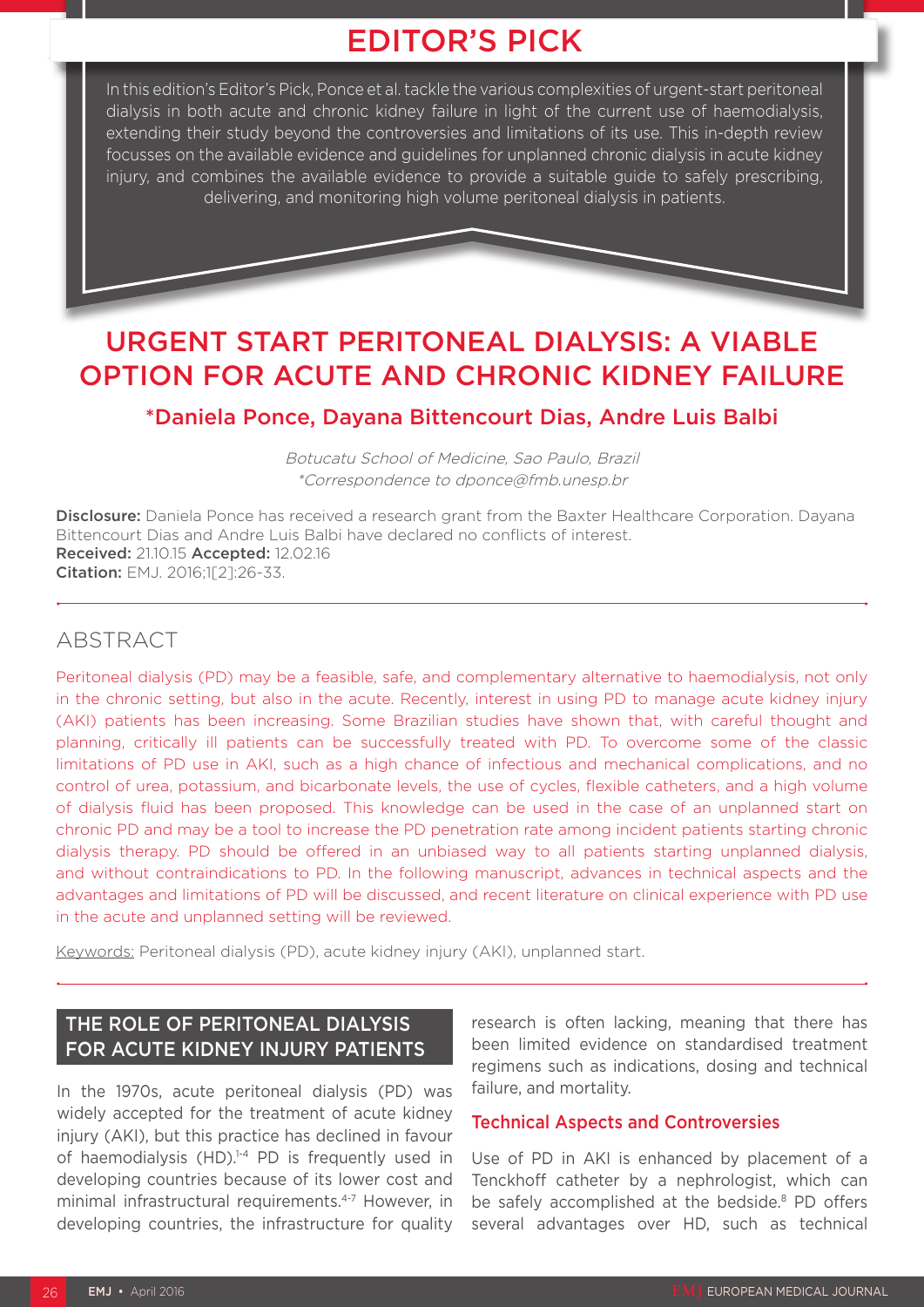simplicity and a lower risk of bleeding. The gradual and continuous nature of PD ensures that disequilibrium syndrome is prevented and that cardiovascular stress is minimal, which reduces the risk of renal ischaemia and fluid-electrolyte imbalance.1-8

Besides the classical indications (volume overload, electrolyte disorders, uraemic symptoms, or acid-base disturbances), PD can also be used to maintain volemic control in patients with congestive heart failure (functional Class IV), and control hyper and hypothermia.<sup>6-10</sup> In the setting of natural disasters, when several victims will develop AKI and damage to infrastructure makes access to power, clean water, and facilities for water treatment unavailable, PD is an important and life-saving renal replacement therapy (RRT) modality.<sup>8-12</sup>

It is also true that PD is not the most efficient therapy: clearance per exchange can decrease if a shorter dwell time is applied, a lower efficiency can be observed in large-sized and severely hypercatabolic patients, fluid removal can be unpredictable, there is a risk of infection, and there are possible issues with mechanical ventilation.5-15 PD is relatively contraindicated in patients with recent abdominal surgery, abdominal hernia, adynamic ileum, intra-abdominal adhesions, peritoneal fibrosis, or peritonitis. Table 1 shows the advantages and disadvantages of PD.

Since volume and solute removal is slow and unpredictable, PD is not as efficient as extracorporeal blood purification techniques for the treatment of emergencies such as acute pulmonary oedema or life-threatening hyperkalaemia.11-17 Another possible limitation of PD in AKI is that associated protein losses may aggravate malnutrition. Protein losses as high as 48 g/day have been reported, but some reports document maintenance of serum albumin levels.18-21 Protein supplementation, either enteral or parenteral (1.5 g/kg/day) is recommended for AKI patients on PD.<sup>22</sup>

The high glucose concentrations in peritoneal dialysate may cause hyperglycaemia, even in nondiabetic patients. This is easily correctable through intravenous or intraperitoneal administration of insulin.21 Peritonitis occurring in patients with AKI using PD as a modality of RRT can lead to very poor outcomes, and older studies report a frequency as high as 40%.2,3,6 With better catheter implantation techniques and automated methods,

the incidence of peritonitis has been reduced and the risk of infection in PD is similar to other forms of extracorporeal blood purification for AKI.<sup>2,3</sup>

Previous studies have reported that PD can increase intra-abdominal pressure (IAP), which leads to impaired diaphragm mobilisation, and decreased pulmonary compliance and ventilation, which may cause or worsen respiratory failure.<sup>22,23</sup> However, PD is seldom the cause of ventilation impairment in patients without pulmonary disease.24 Results from our group suggest increases in the pulmonary compliance without changes in IAP in AKI patients treated with PD.25

## Evidences and Guidelines

Recently, interest in using PD to manage patients with AKI has been increasing. The first question that must be asked is whether PD can provide adequate clearance in the treatment of AKI patients. Our study group, from the Botucatu School of Medicine, Brazil, demonstrated that, with careful thought and planning, critically ill AKI patients can be successfully treated with PD.<sup>2,11,26,27</sup> To overcome some of the classic limitations of PD use in AKI (such as a low rate of ultrafiltration [UF], high chance of infectious and mechanical complications, and no metabolic control) we proposed the use of cyclers, flexible catheters, continuous therapy (24 hours), and high volumes (HV) of dialysis fluid.

We assessed the efficacy of HVPD in a prospective study of 30 consecutive  $AKI$  patients.<sup>11</sup> PD was performed using a Tenckhoff catheter, 2 L exchanges, and 35–50 minute dwell times. The prescribed Kt/V value was 0.65 per session, the duration of each session was 24 hours, and a total dialysate volume of 36–44 L/day was used. HVPD was effective in the correction of blood urea nitrogen (BUN), creatinine, bicarbonate, and fluid overload. Weekly Kt/V was 3.8±0.6 and the mortality was 57%. Five years later, we performed another prospective study on 204 AKI patients treated with HVPD (prescribed Kt/V=0.60/session).<sup>27</sup> Sepsis was the main cause of AKI (54.7%) followed by heart failure (24.7%). BUN and creatinine levels stabilised after four sessions to approximately 50 mg/dL and 4 mg/dL, respectively. Weekly-delivered Kt/V was 3.5±0.68 and the mortality rate was 57.3%. Older age and sepsis were identified as risk factors for death. Persistence of urine output, increases of 1 g/day in nitrogen balance (NB), and achieving 500 mL/day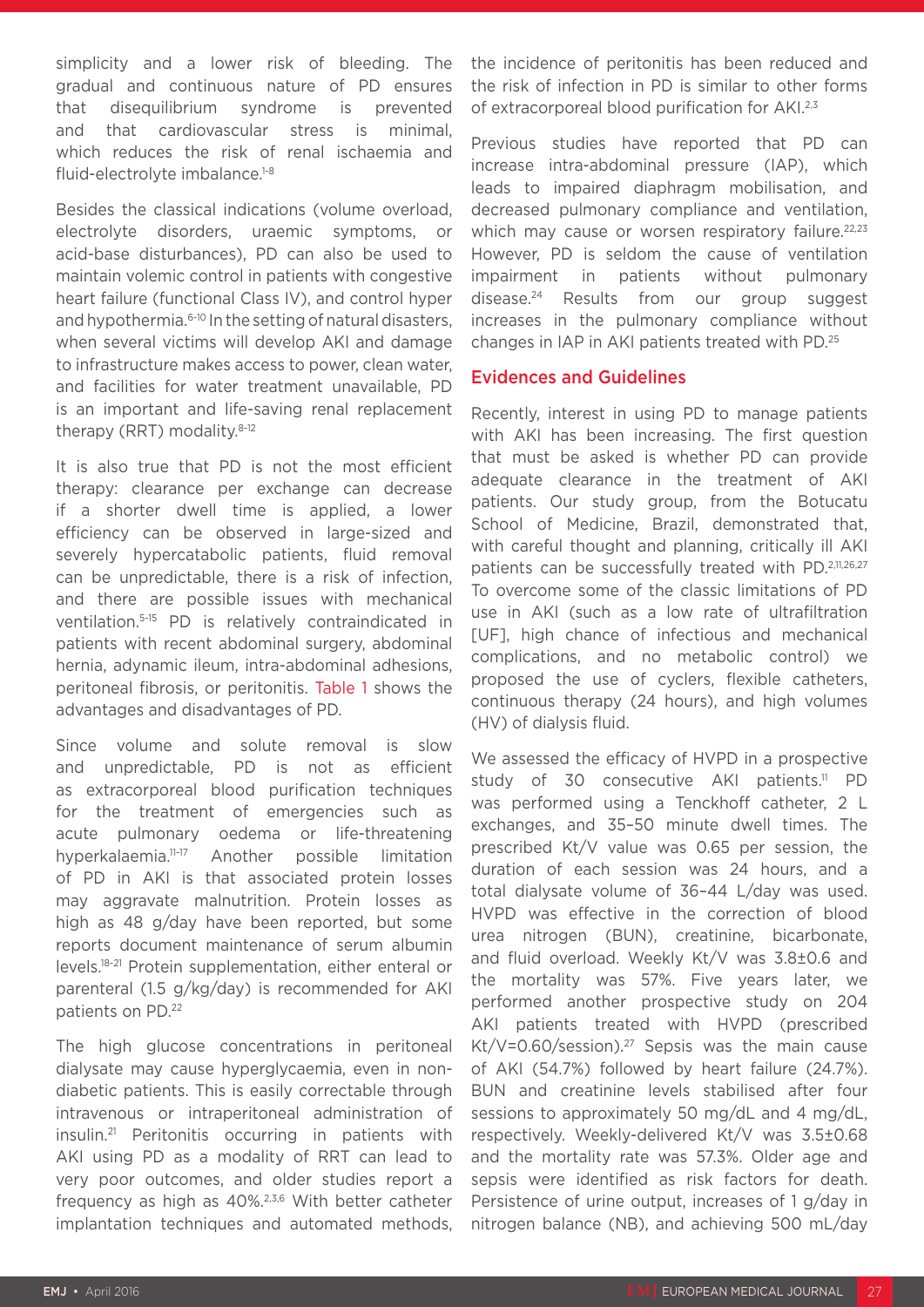in UF after three sessions were identified as favourable prognostic factors. We concluded that HVPD is effective in selected patients. However, if after three sessions, UF is low or NB is negative, substitution or addition of HD should be considered. There were mechanical complications in 7.3% of AKI patients treated with HVPD and 12% of patients had infectious complications (peritonitis). Change of the dialysis method occurred in 13.3% of patients because of refractory peritonitis or mechanical complications (leakage or UF failure).

Dialysis dose adequacy in AKI is a controversial subject and there are very limited data on the effect of PD dose on AKI. Solute clearance in PD is limited by dialysate flow, membrane permeability, and surface area in contact with dialysate. Exchanges of 2 L lasting approximately 1 hour can achieve a saturation of the spent dialysate in the range of 50%. This means that, over 24 hours, a daily Kt/V of 0.5 can be achieved in a patient with a body weight between 60-65 kg.<sup>2,9-11</sup>

We performed a trial of 61 septic AKI patients randomised to receive higher (n=31) or lower (n=30) intensity PD therapy (prescribed Kt/V of 0.8/session versus 0.5/session). The two groups had similar mortality after 30 days (55% versus 53%, p=0.83). We concluded that increasing the intensity of continuous HVPD therapy does not reduce mortality and does not improve control of urea, potassium, and bicarbonate levels.28

According to the International Society for Peritoneal Dialysis (ISPD) guidelines: PD for AKI recommendations, where resources permit, targeting a weekly Kt/V urea of 3.5 provides outcomes comparable to that of daily HD; targeting higher doses does not improve outcomes. This dose may not be necessary for many AKI patients and targeting a weekly Kt/V of 2.1 may be acceptable.<sup>29</sup>

The second question to consider is whether PD is comparable to other dialysis methods in AKI patients. The answer to that question is neither simple nor currently complete. The various modalities present advantages and disadvantages under specific circumstances and these therapies should therefore be considered more as a continuum than as a series of modalities to be compared.30,31 Few studies have compared PD with other dialysis methods in AKI patients, and reports conflict with regard to efficacy and cost. Phu et al.<sup>16</sup> compared intermittent PD with continuous RRT, and demonstrated a worse outcome in patients treated with PD. Such reports should not be underestimated, although specific factors (such as the use of rigid catheters, manual exchanges, a too-short dwell time [15 minutes], and no dialysis dose quantification)4,6 might be involved.

A randomised study performed by our group in 120 AKI patients compared HVPD versus daily intermittent HD.26 Baseline characteristics were similar in both groups, which included older patients (mean age >60 years), patients with a high APACHE II score, and patients using vasoactive drugs (>60%). Both RRT modalities achieved metabolic and acid-base control. Mortality did not differ significantly between the two groups (58% versus 53%). Renal recovery was similar for both modalities, but HVPD was associated with a significantly shorter time to recovery (7.2±2.6 versus 10.6±4.7 days).

#### Table 1: Advantages and disadvantages of peritoneal dialysis in acute kidney injury (AKI).

| Advantages                                                                                                                                                                                                                                                                                                                       | <b>Disadvantages</b>                                                                                                                                                                                                                                                                                                                                                                                               |
|----------------------------------------------------------------------------------------------------------------------------------------------------------------------------------------------------------------------------------------------------------------------------------------------------------------------------------|--------------------------------------------------------------------------------------------------------------------------------------------------------------------------------------------------------------------------------------------------------------------------------------------------------------------------------------------------------------------------------------------------------------------|
| Technically simple<br>No need for expensive equipment<br>Avoids vascular access<br>Ensures minimal blood loss<br>Biocompatible<br>Useful in all types of AKI<br>Should enhance renal recovery<br>Provides continuous RRT<br>Beneficial in select patient populations (children,<br>heart failure, cirrhosis, bleeding diathesis) | Requires intact peritoneal cavity with adequate<br>membrane function<br>May not be adequate for severe acute pulmonary<br>oedema or life-threatening hyperkalaemia<br>Infection (peritonitis) can occur<br>Ultrafiltration and clearance cannot be exactly predicted<br>Can cause protein losses<br>Can cause hyperglycaemia and hypernatraemia<br>$\bullet$<br>Can impair respiratory mechanics<br>Lactate buffer |

#### RRT: renal replacement therapy.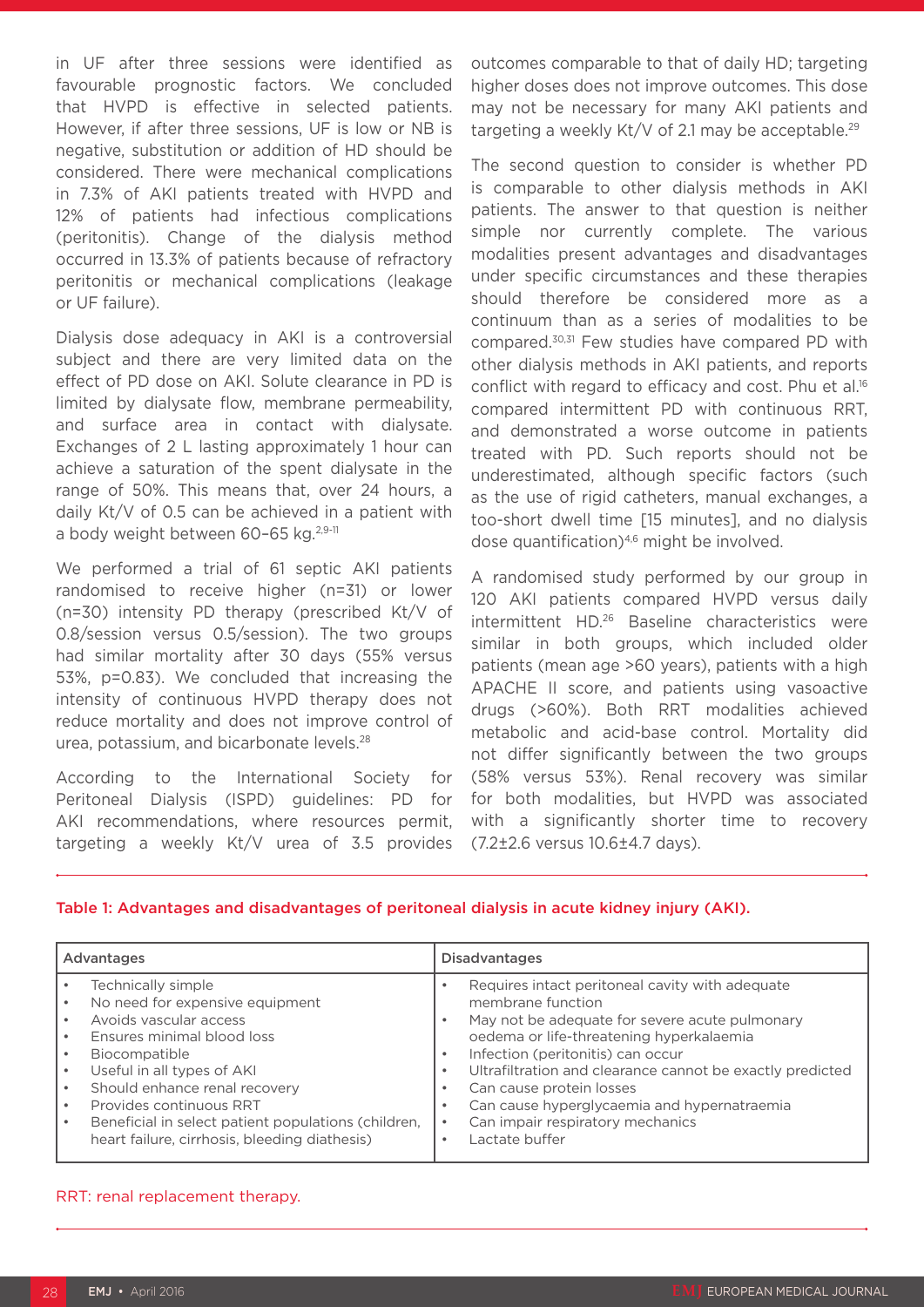

†digital scales or two variable formula42 ‡ Watson formula43

§Every day all effluent should be collected to calculate delivered Kt/V and NB. Every 3 days a cell count and cell culture should be performed to diagnose peritonitis.

#### ‖ Delivered Kt/V

Kt/V = mean dialysate urea nitrogen (mg/dL) / mean serum urea nitrogen pre and post dialysis (mg/dL) × drained 24 h volume (mL) / patient urea distribution volume (mL).

#### Figure 1: Flowchart of the practical aspects of prescribing, delivering, and monitoring the HVPD in AKI patients.

AKI: acute kidney injury; RRT: renal replacement therapy; PD: peritoneal dialysis; HVPD: high volume peritoneal dialysis; NB: nitrogen balance; UF: ultrafiltrate; BUN: blood urea nitrogen.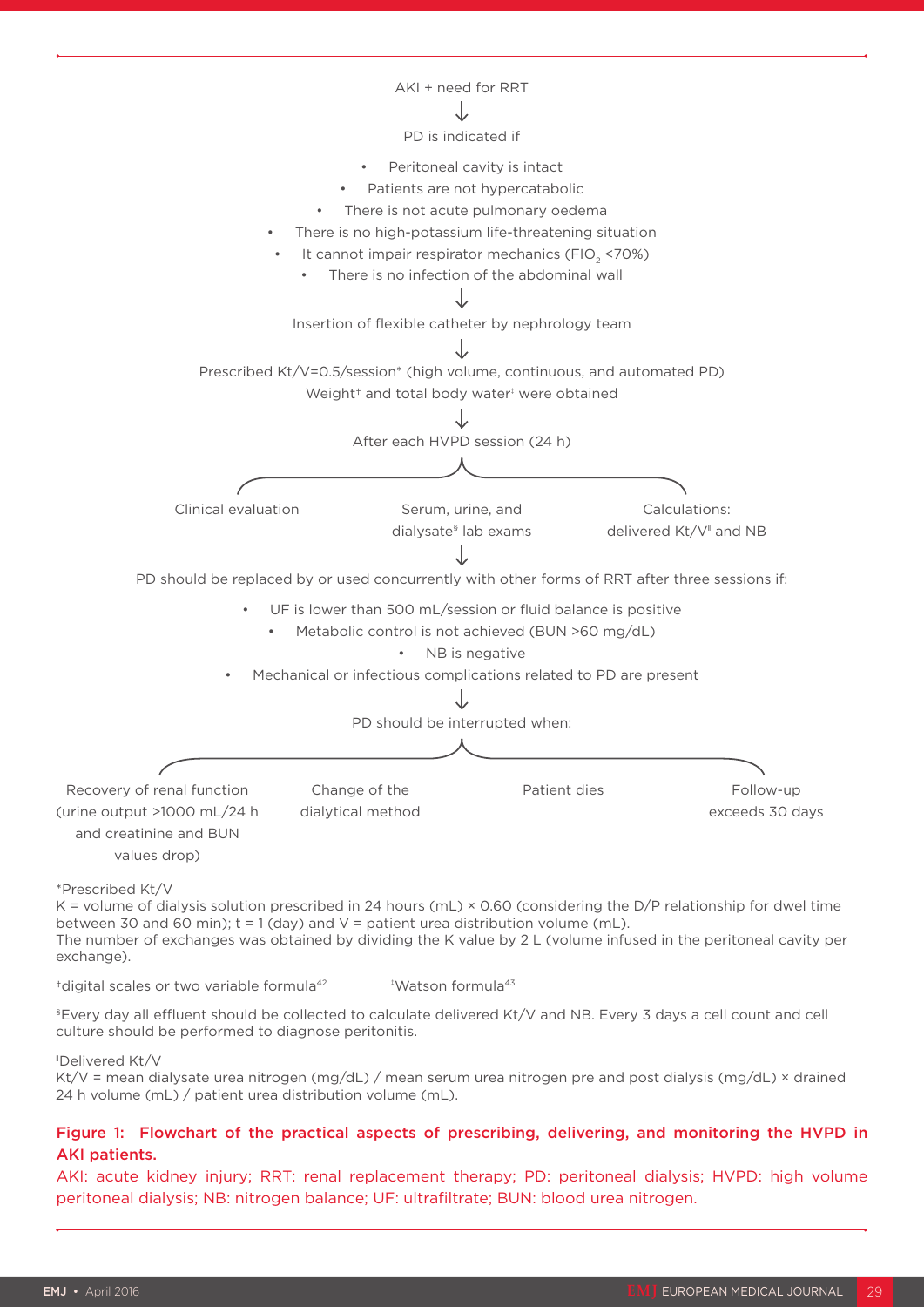George et al.30 performed a randomised study to compare continuous venovenous haemodiafiltration (CVVHDF) and PD in critically ill patients. No difference was observed in correction of metabolic parameters and fluid overload. Urea and creatinine clearances were higher and fluid correction was faster with CVVHDF. The mortality rates in the two study groups were similar. Unfortunately, the procedures were performed at different technological levels to the detriment of PD, in which rigid catheters, locally available PD fluids, and manual exchanges were used.

In another prospective study, we compared the effect of HVPD against prolonged HD (PHD) on AKI patients' outcome.<sup>32</sup> The PHD and HVPD groups were similar in gender, severity, and aetiology of AKI. There was a trend toward statistical difference regarding the presence of sepsis (62.3% in PHD group versus 44.9% in HVPD group, p=0.054). Delivered Kt/V and UF were higher in PHD group and there was no difference between the two groups in mortality and recovery of kidney function, or need for chronic dialysis.

A systematic review published by Chion et al.<sup>33</sup> concluded that there is currently no evidence to suggest significant differences in mortality between PD and extracorporeal blood purification in AKI, and that there is a need for high-quality evidence in this important area. Recently, a Brazilian group published the largest cohort study providing patient characteristics, clinical practice, patterns, and their relationship to outcomes in a developing country. $34$  Its objective was to describe the main determinants of patient and technique survival, including trends over time of PD treatment in AKI patients.

For comparison purposes, patients were divided into two groups according to the year of treatment: 2004–2008 and 2009–2014. A total of 301 patients were included, though 51 were transferred to HD (16.9%) during the study period. The main cause of technique failure (TF) was mechanical complication (47%) followed by peritonitis (41.2%). There was a change in TF during the study period; patients treated during 2009–2014 had a relative risk (RR) reduction of 0.86 (95% CI, 0.77–0.96) compared with patients treated between 2004 and 2008, and three independent risk factors were identified: period of treatment at 2009 and 2014, sepsis, and age >65 years.

During the study there were 180 deaths (59.8%). Death was the leading cause of dropout (77.9% of all cases), mainly due to sepsis (58.3%), followed by cardiovascular disease (36.1%). The overall patient survival rate was 41% at 30 days and patient survival improved along study periods. Compared with patients treated from 2004–2008, patients treated at 2009–2014 had a RR reduction of 0.87 (95% CI, 0.79–0.98). The independent risk factors for mortality were sepsis, age >70 years, Acute Tubular Necrosis Individual Severity Score (ATN-ISS) >0.65, and positive fluid balance. In conclusion, we observed an improvement in patient survival and TF between the two time periods, even after correction for several confounders and using a competing risk approach. We have prepared a flowchart of the practical aspects of prescribing, delivering, and monitoring the HVPD in AKI patients (Figure 1).

This review clearly shows that PD is a simple, safe, and efficient way to correct metabolic, electrolytic, acid-base, and volume disturbances generated by AKI; it can be used as a RRT modality to treat AKI, either in or out of the intensive care unit setting. We have recently observed an improvement in patient and technique survival over the years even after correction for several confounders.

## THE ROLE OF PERITONEAL DIALYSIS FOR UNPLANNED INITIATION OF CHRONIC DIALYSIS

Although historically PD was widely used in nephrology, for reasons that are unclear it has been underutilised in recent years. Possible reasons for this include the 'perception' that it is inferior to HD, which is associated with greater technology; the infectious, mechanical, and metabolic complications associated with PD; the higher financial reimbursement with HD use; and difficulties with catheter peritoneal insertion.<sup>35,36</sup>

In 2007, there were 368,000 prevalent patients on RRT in the USA, 92.8% of whom were on HD.<sup>37</sup> Data from 2013 has shown that in Brazil, 90.6% of chronic patients underwent HD and only 9.4% were treated by PD.<sup>38</sup> Several studies have compared the differences between the two types of dialysis, PD versus HD, in incident patients on RRT. There is no evidence of the superiority of one method over the other in regard to general mortality within the first 2 years of therapy.39-44 Some studies have demonstrated better results with PD in young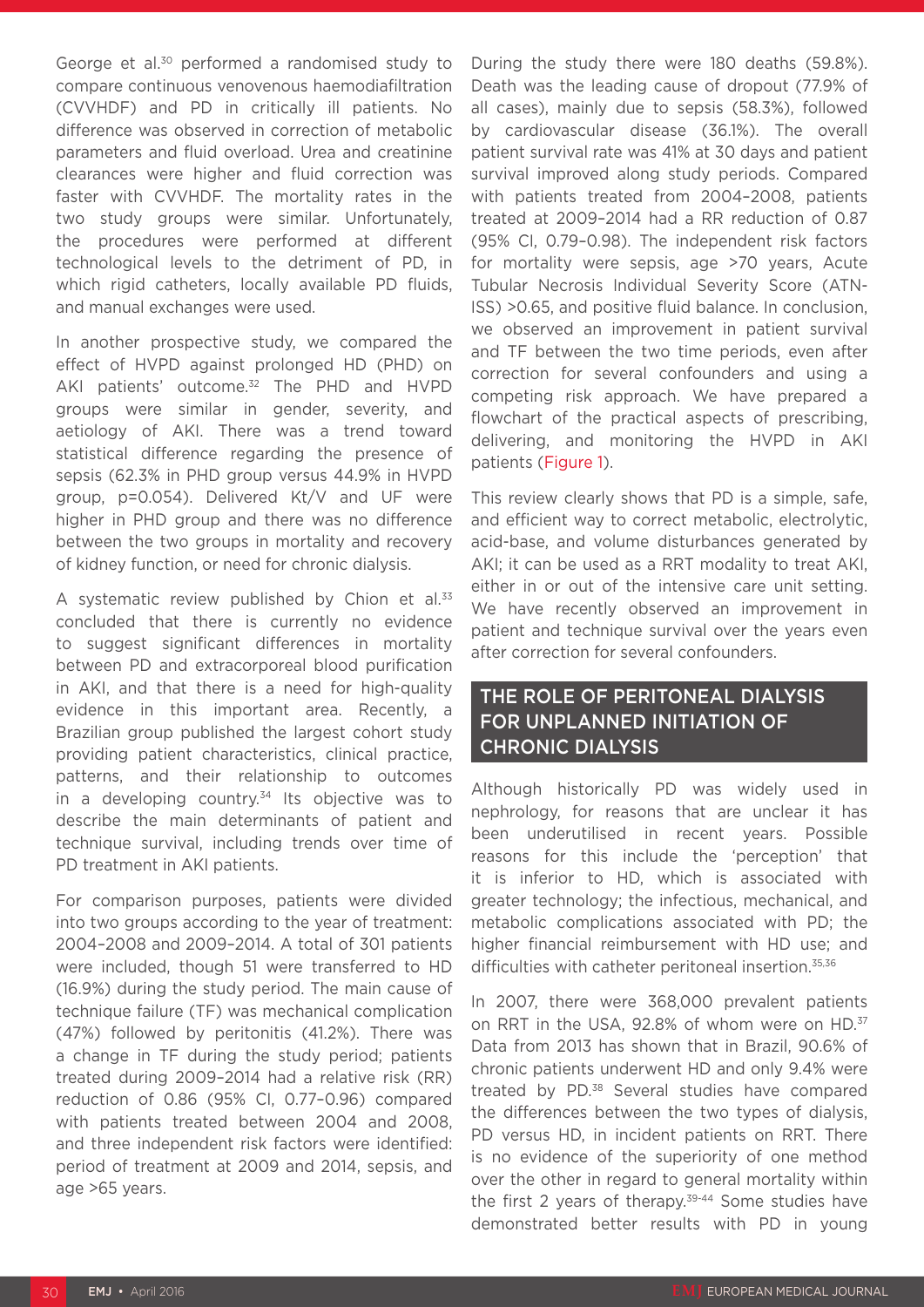patient groups with no comorbidities, while other studies have shown lower mortality after 2 years of dialysis in elderly patients with comorbidities treated by HD.40-42

Some authors have recently highlighted the impact that the use of vascular access has in the mortality of incident patients in HD.40,41 These studies found that central venous catheter (CVC) use is associated with reduced survival, especially in the first 90 days of RRT. Furthermore, there is a greater risk of bacteraemia, sepsis, and hospitalisation in patients using CVC when compared with patients using arteriovenous fistulas or PD.45-47

In this scenario, PD appears as an option in unplanned initiation of chronic dialysis. Advantages of PD include the lack of CVC use, thereby preserving vascular access and residual renal function, which can reduce the morbidity and mortality of these patients.<sup>35,46,47</sup> Most patients with end-stage chronic kidney disease (CKD) start unplanned RRT.48-50 Ivarsen et al.45 retrospectively reviewed the Danish Registration Nephrology from 2008–2011 and found that 50% of incident patients on RRT started the treatment in an unplanned manner. In Brazil, approximately 60% of incident patients on RRT have no definitive access and need to be treated through CVC. In the dialysis unit of the University Hospital of the Botucatu Medical School, the reality is worse than in the rest of the world: more than 90% of the incident patients start unplanned dialysis and 60% of prevalent patients have no functioning vascular access and are treated through CVC.49,50 Unplanned dialysis may be defined as the start of HD without functioning definitive vascular access, i.e. using CVC, or as the start of PD <7 days after its implantation.45-50 This situation is common even for patients who have attended a previous follow-up with a nephrologist.

## Evidence

There are few studies that describe the PD method as an immediate treatment option in patients without functioning vascular access and only two small studies that compared unplanned start of HD versus PD.<sup>46-47</sup> These studies showed that there was no significant difference in the mortality rates between the two methods.

Lobbedez et al.<sup>47</sup> followed 60 patients who started unplanned dialysis for a 2-year period. Among the patients who started on PD, only two had mechanical complications after catheter implantation and showed no significant difference in mechanical or infectious complications when compared with patients who had 'rest time' post catheter insertion. There was no significant difference in patient survival between the two unplanned dialysis methods (78.8% versus 82.9%, p=0.26).

Koch et al.46 evaluated 57 incident patients in unplanned HD and 66 in unplanned PD. HD patients had a higher rate of bacteraemia than PD patients in the first 6 months of dialysis (21.1% versus 3%, p<0.01), which was associated with the use of CVC as initial access. However, there was no significant difference in the mortality rates between the two methods.

Danish data support the idea that early unplanned PD is associated with lower risk of infectious complications compared to the incident HD patients using CVC.<sup>48</sup> The authors noted that there was a higher number of cases of catheter-related mechanical complications in patients starting unplanned PD compared with those who had 'rest time' after implantation of the peritoneal catheter, although it did not affect the method or patients' survival.

Since July 2014, we have offered PD as urgent start for chronic patients. We evaluated our first year of experience<sup>51</sup> concerning technique and patient survival on unplanned PD in the first 90 days. In this prospective study we described how acute PD was initiated right after (<48 hours) PD catheter placement using HVPD until metabolic and fluid control were achieved. After hospital discharge, patients were treated by intermittent PD on alternate days at the dialysis unit until family training. Fifty-five patients were included from July 2014 to July 2015. The mean age was 57.7±19.2 years, diabetes was the main aetiology of CKD (40.6%), and uraemia was the main dialysis indication (54.3%). Metabolic and fluid controls were achieved after five sessions of HVPD and patients remained in intermittent PD for 23.2±7.2 days and received 11.5±3.1 intermittent PD sessions. Peritonitis and mechanical complications occurred in 14.2% and 25.7% of patients, respectively, within 90 days. The mortality rate was 20% and technique survival was 85.7% in the first 90 days. The chronic PD programme presented growth of 79%. We concluded that the concept of urgent start on chronic PD may be a feasible, safe, complementary alternative to HD, and a tool to increase the PD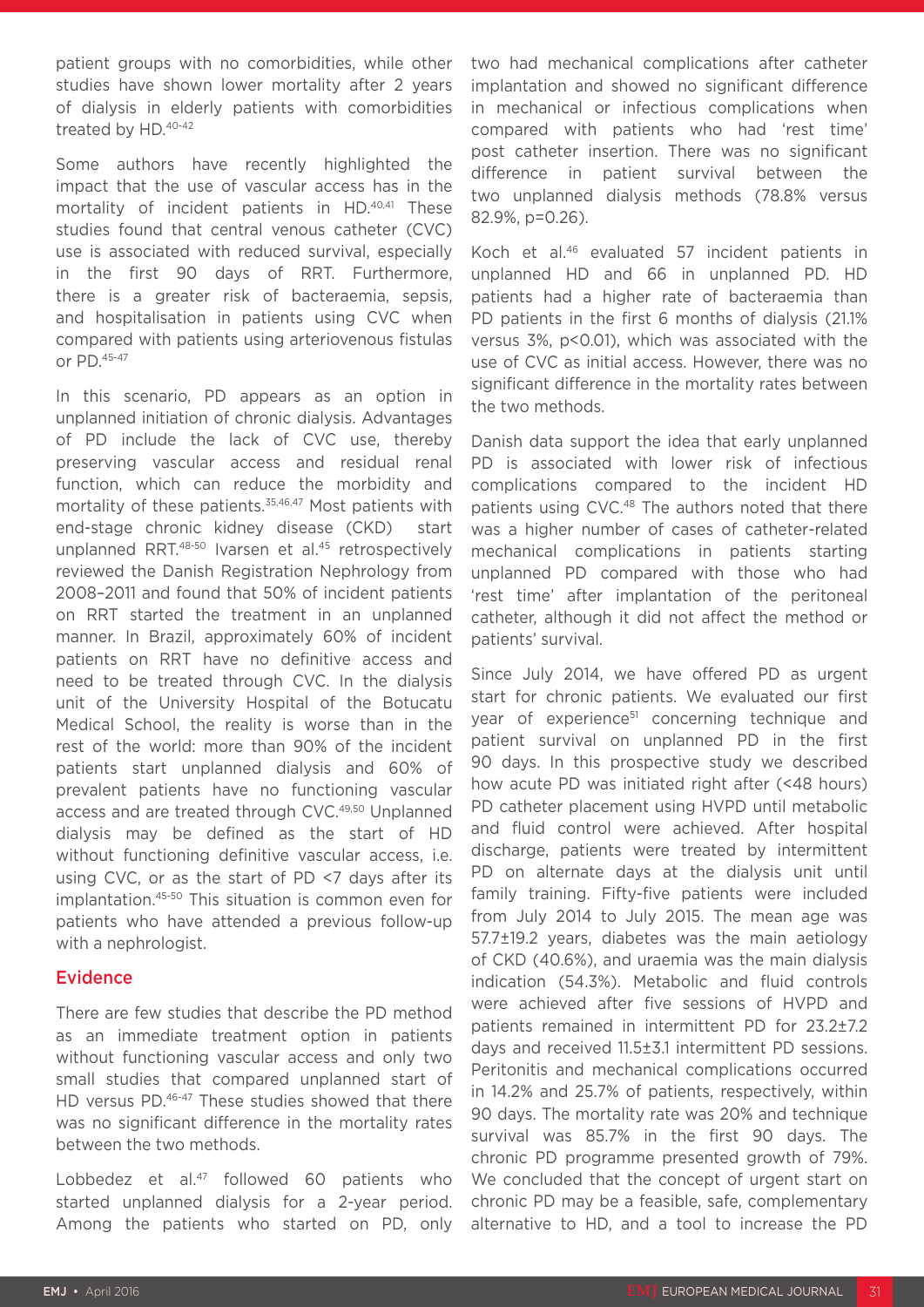penetration rate among incident patients starting dialysis therapy. Although data on unplanned initiation of PD are scarce, they indicate that mortality is the same or even better than in cases of unplanned initiation of HD, and that the number of infectious complications including bacteraemia appear lessened.45-47,51 It is clear that PD is a suitable method for unplanned dialysis patients and that acute automated PD may help nephrologists to deal with patients without any permanent vascular access at dialysis initiation.

To conclude, our observations suggest that the PD modality may be a feasible and safe alternative to HD not only in planned, but also in urgent start. Moreover, the concept of unplanned start on chronic PD may be a tool to increase the PD penetration rate among incident patients starting chronic dialysis therapy. Urgent-start PD is an option and should be offered in an unbiased way to all patients without contraindications to PD starting unplanned dialysis.

#### **REFERENCES**

1. Gabriel DP et al. Peritoneal dialysis in acute renal failure. Ren Fail. 2006;28(6):451-6.

2. Gabriel DP et al. Utilization of peritoneal dialysis in the acute setting. Perit Dial Int. 2007;27(3):328-31.

3. Davenport A. Peritoneal dialysis in acute kidney injury. Perit Dial Int. 2008;28: 423-4.

4. Ash SR. Peritoneal dialysis in acute renal failure of adults: the under-utilized modality. Contrib Nephrol. 2004;144: 239-54.

5. Ponce D et al. Different outcomes of peritoneal catheter percutaneous placement by nephrologists using a trocar versus the Seldinger technique: the experience of two Brazilian centers. Int Urol Nephrol. 2014;46(10):2029-34.

6. Passadakis PS, Oreopoulos DG. Peritoneal dialysis in patients with acute renal failure. Adv Perit Dial. 2007;23:7-16.

7. Chionh CY et al. Acute peritoneal dialysis: what is the 'adequate' dose for acute kidney injury? Nephrol Dial Transplant. 2010;25(10):3155-60.

8. Kronfol N. "Acute peritoneal dialysis prescription," Daugirdas JT, Ing TS (eds.), Handbook of Dialysis. 2nd ed. (1994), Boston: Little, Brown and Company, pp.301-9.

9. Chionh CY et al. Peritoneal dialysis for acute kidney injury: techniques and dose. Contrib Nephrol. 2009;163:278-84.

10. Chitalia VC et al. Is peritoneal dialysis adequate for hypercatabolic acute renal failure in developing countries? Kidney Int. 2002;61(2):747-57.

11. Gabriel DP et al. High volume peritoneal dialysis for acute renal failure. Perit Dial Int. 2007;27(3):277-82.

12. Amerling R et al. Continuous flow peritoneal dialysis: principles and applications. Semin Dial. 2003;16(4): 335-40.

13. Ronco C, Amerling R. Continuous flow peritoneal dialysis: current state-of-theart and obstacles to further development. Contrib Nephrol. 2006; 150:310-20.

14. Ronco C et al. The ''Ronco'' catheter for continuous flow peritoneal dialysis. Int J Artif Organs. 2006;29(1):101-12.

15. Ronco C. Can peritoneal dialysis be considered an option for the treatment of acute kidney injury? Perit Dial Int. 2007;27(3):251-3.

16. Phu NH et al. Hemofiltration and peritoneal dialysis in infection-associated acute renal failure in Vietnam. N Engl J Med. 2002;347(12):895-902.

17. Amerling R et al. Clinical experience with continuous flow and flowthrough peritoneal dialysis. Semin Dial. 2001;14(5):388-90.

18. Miller FN et al. Protein loss induced by complement activation during peritoneal dialysis. Kidney Int. 1984;25(3):480-5.

19. Blumenkrantz MJ et al. Protein losses during peritoneal dialysis. Kidney Int. 1981;19:593-602.

20. Gordon S, Rubini ME. Protein losses during peritoneal dialysis. Am J Med Sci. 1967;253(3):283-92.

21. Góes CR et al. Metabolic implications of peritoneal dialysis in patients with acute kidney injury. Perit Dial Int. 2013;33(6):635-45.

22. Bargman JM et al. Guidelines for adequacy and nutrition in peritoneal dialysis. Canadian Society of Nephrology. J Am Soc Nephrol. 1999;10 Suppl 13: S311-21.

23. Vieira JM Jr et al. Effect of acute kidney injury on weaning from mechanical ventilation in critically ill patients. Crit Care Med. 2007;35(1):184-91.

24. Epstein SW et al. Effect of peritoneal dialysis fluid on ventilatory function. Perit Dial Bull. 1982;2:120-2.

25. Almeida CTP et al. Effect of Peritoneal Dialysis on Respiratory Mechanics in Acute Kidney Injury Patients. Perit Dial Int. 2014;34(5):1-6.

26. Gabriel DP et al. High volume

peritoneal dialysis vs daily hemodialysis: a randomized, controlled trial in patients with acute kidney injury. Kidney Int Suppl. 2008;73(108):S87-S93.

27. Ponce D et al. High Volume Peritoneal Dialysis in Acute Kidney Injury: Indications and Limitations. Clin J Am Soc Nephrol. 2012;7(6):887-94.

28. Ponce D et al. Different Prescribed Doses of High-Volume Peritoneal Dialysis and Outcome of Patients with Acute Kidney Injury. Advances in Peritoneal Dialysis. 2011;27:118-24.

29. Cullis B et al. ISPD guidelines/ Recommendations Peritoneal Dialysis for Acute Kidney Injury. Perit Dial Int. 2014;34:494-517.

30. George J et al. Comparing continuous venovenous hemodiafiltration and peritoneal dialysis in critically ill patients with acute kidney injury: a pilot study. Perit Dial Int. 2011;31(4):422-9.

31. Ponce D et al. Peritoneal Dialysis in Acute Kidney Injury: Brazilian experience. Perit Dial Int.2012;32(3):242-6.

32. Ponce D et al. A randomized clinical trial of high volume peritoneal dialysis versus extended daily hemodialysis for acute kidney injury patients. Int Urol Nephrol. 2013;45(3):869-78.

33. Chionh CY et al. Use of peritoneal dialysis in AKI: a systematic review. Clin J Am Soc Nephrol. 2013;8(10):1649-60.

34. Ponce D et al. Peritoneal Dialysis in Acute Kidney Injury: Trends in the Outcome across Time Periods. PLoS One. 2015;12;10(5):e0126436.

35. Kidney Disease Improving Global Outcomes – KDIGO 2012. Clinical Practice Guideline for the Evaluation and Management of Chronic Kidney Disease. Kidney Int Suppl. 2013;3(1):1-150.

36. Chaudhary K et al. Peritoneal Dialysis First: Rationale. Clin J Am Soc Nephrol. 2011;6(2):447-56.

37. National Institutes of Health; National Institute of Diabetes and Digestive and Kidney Diseases; Division of Kidney,